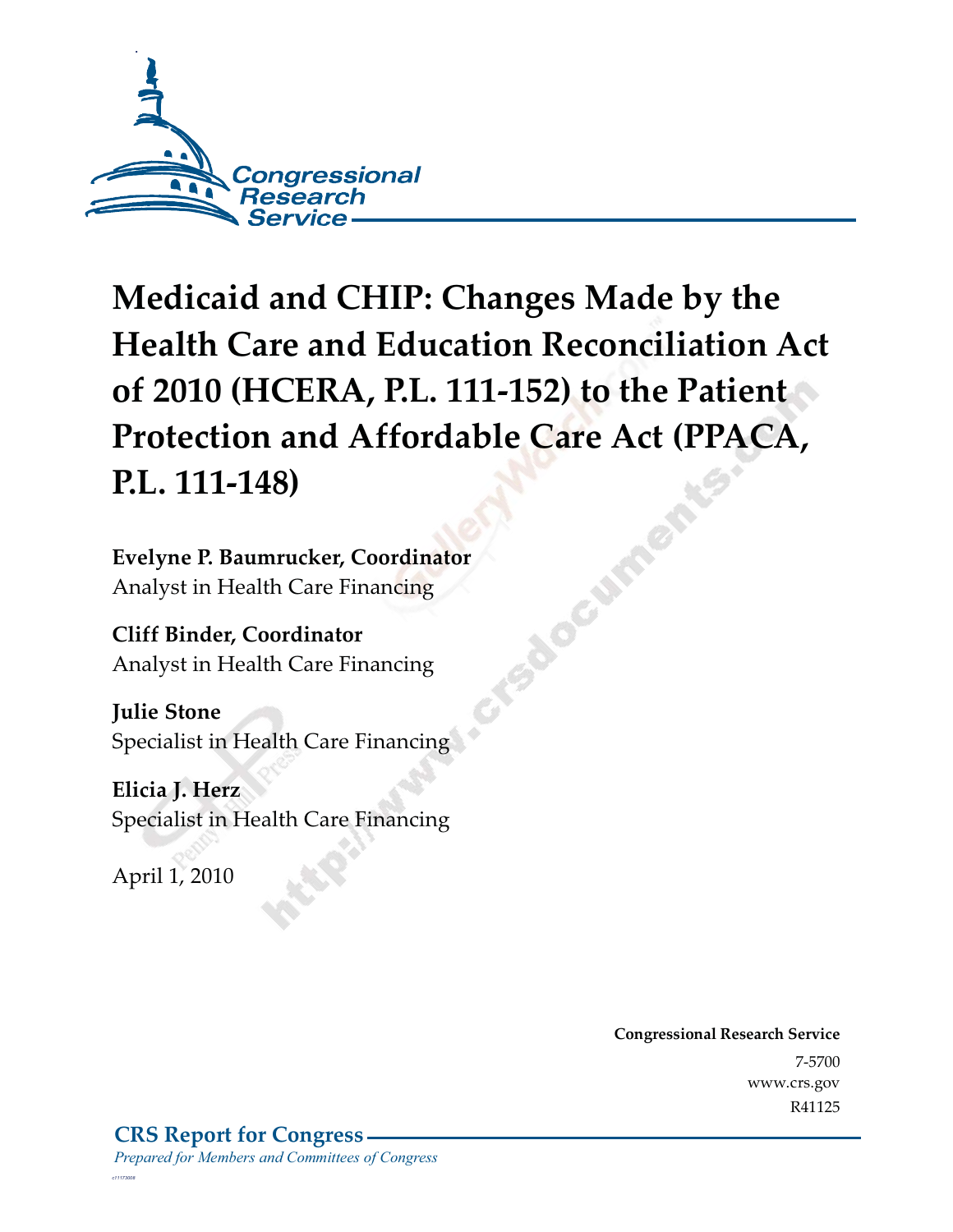## **Summary**

.

On March 23, 2010, the President signed into law H.R. 3590, the Patient Protection and Affordable Care Act (PPACA, P.L. 111-148), as passed by the Senate on December 24, 2009, and the House on March 21, 2010. PPACA will, among other changes, modify Medicaid and the Children's Health Insurance Program (CHIP) statutes. In addition, on March 21, 2010, the House passed an amendment in the nature of a substitute to H.R. 4872, the Health Care and Education Reconciliation Act of 2010 (HCERA, P.L. 111-152). After being passed by the House, HCERA was subsequently amended and passed by the Senate before being approved again by the House on March 25, 2010. HCERA was signed by the President on March 30, 2010. HCERA, which amends PPACA, combined with PPACA form the health care reform law.

HCERA includes the following two titles: (1) Coverage, Medicare, Medicaid, and Revenues, and (2) Education and Health. Title I contains provisions related to health care and revenues, including modifications made by HCERA to PPACA. Title II includes amendments to the Higher Education Act of 1965, which authorizes most of the federal programs involving postsecondary education, and other health amendments, which include other changes to PPACA.

This report provides a brief summary of PPACA followed by a discussion of the modifications made to the Medicaid and CHIP provisions by HCERA. This report reflects legislative language in HCERA as passed by the House on March 25, 2010. Selected highlights of the Medicaid and CHIP amendments made by HCERA to PPACA include the following:

- primary care physician payment rates for selected patient treatments were increased;
- the definition of the average manufacturer price (AMP) was revised to help make AMP more closely reflect manufacturers' average prices;
- the effective date of the Community First Choice Option was delayed;
- state FMAP rates for newly eligible populations were changed, as were income counting rules for certain populations;
- the territories' spending rate caps were increased beginning with the second quarter of FY2011;
- additional program integrity funding was provided through indexing of the Medicaid Integrity Program for fiscal years beginning with FY2010; and
- Medicaid Disproportionate Share Hospital (DSH) payment reductions were modified.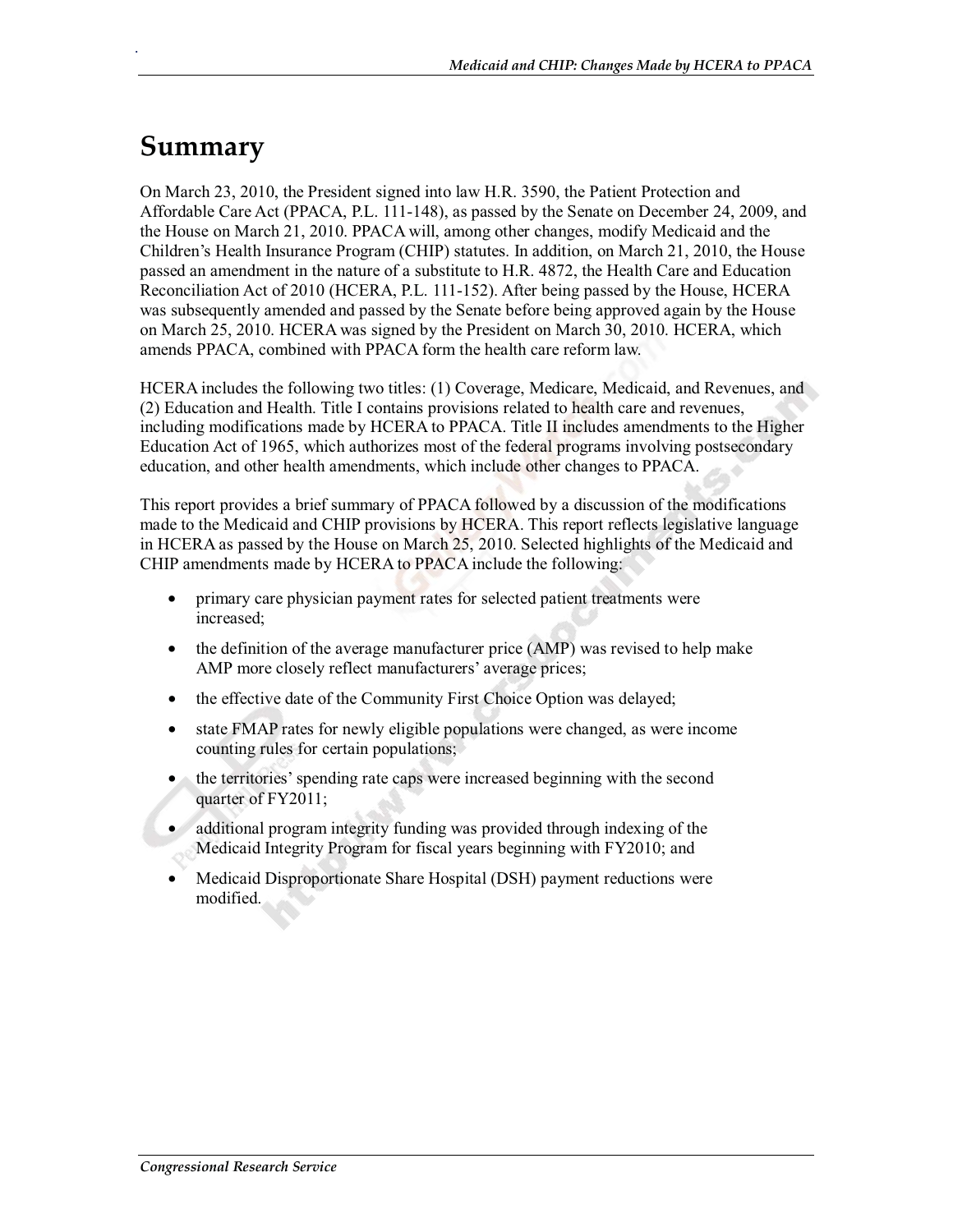# **Contents**

### **Tables**

| <b>Tables</b>                                                                      |  |
|------------------------------------------------------------------------------------|--|
| Table 1. FMAP Rates for Required Medicaid Expansions to Newly Eligible Populations |  |
|                                                                                    |  |

### Contacts

| 12 |
|----|
| 12 |
|    |
|    |
|    |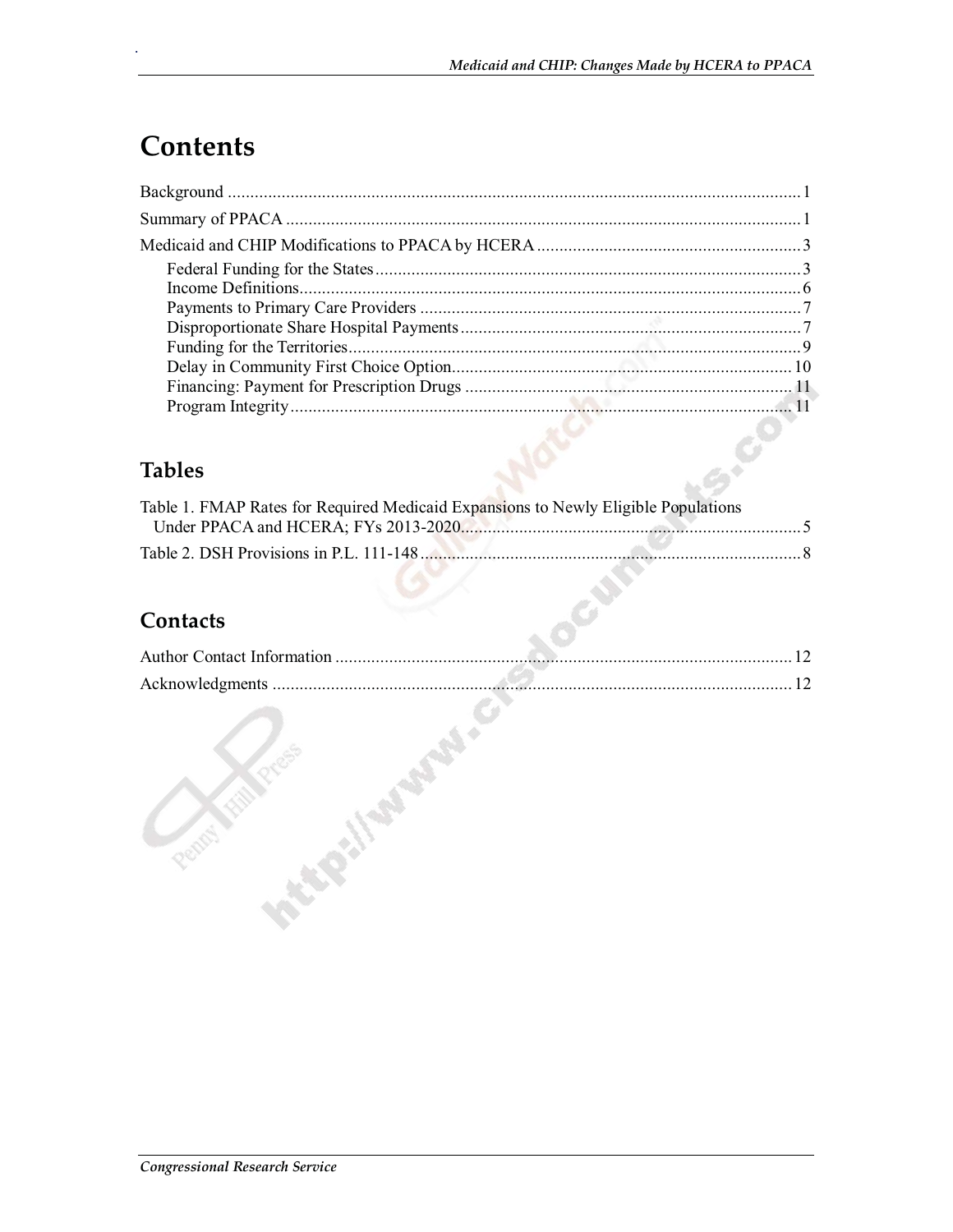# **Background**

.

On March 23, 2010, the President signed into law H.R. 3590, the Patient Protection and Affordable Care Act (PPACA; P.L. 111-148), as passed by the Senate on December 24, 2009, and the House on March 21, 2010. PPACA, among other changes, modified Medicaid and the Children's Health Insurance Program (CHIP) statutes. On March 21, 2010, the House passed an amendment in the nature of a substitute to H.R. 4872, the Health Care and Education Reconciliation Act of 2010 (HCERA, P.L. 111-152). After being passed by the House, HCERA was subsequently amended and passed by the Senate before being approved again by the House on March 25, 2010. HCERA was signed by the President on March 30, 2010. HCERA, which amends PPACA, combined with PPACA to form the health care reform law.

HCERA includes the following two titles: (1) Coverage, Medicare, Medicaid, and Revenues, and (2) Education and Health. Title I contains provisions related to health care and revenues, including modifications made to PPACA. Title II includes amendments to the Higher Education Act of 1965, which authorizes most of the federal programs involving postsecondary education, and other health amendments, which include other changes to PPACA.

The Congressional Budget Office (CBO) and the Joint Committee on Taxation (JTC) issued a revised cost estimate on March 20, 2010, for enacting both H.R. 3590 (now PPACA) and HCERA with a manager's amendment. CBO estimated that PPACA and HCERA together will reduce federal budgets deficits by \$143 billion over the 2010-2019 period as a result of changes in direct spending and revenue. CBO's \$143 billion estimate is composed of \$124 billion in expenditure reductions and revenue from health care provisions and \$19 billion in spending reductions from education.<sup>1</sup> CBO previously had issued a preliminary cost estimate for PPACA and HCERA. In CBO's preliminary estimate, PPACA and HCERA would have reduced federal deficits by \$138 billion (for health care and education) over the 2010-2019 period.<sup>2</sup> CBO and JTC previously estimated that H.R. 3590 by itself would yield a net reduction in federal deficits of \$118 billion over the 2010-2019 period.<sup>3</sup>

This report provides a brief summary of PPACA followed by a discussion of the modifications made by HCERA to the Medicaid and CHIP provisions in PPACA.

# **Summary of PPACA**

PPACA consists of 10 titles that cover a variety of topics. In general, this law extends health insurance coverage to many currently uninsured Americans. It also has provisions to reduce expenditures, increase care coordination, encourage more use of health prevention, and improve quality of care. PPACA will reform the private health insurance market, impose a mandate for most legal U.S. residents to obtain health insurance, establish health insurance "Exchanges" that

<sup>&</sup>lt;sup>1</sup> Congressional Budget Office, letter to Honorable Nancy Pelosi, March 20, 2010, available at http://www.cbo.gov/ ftpdocs/113xx/doc11379/Manager'sAmendmenttoReconciliationProposal.pdf.

<sup>&</sup>lt;sup>2</sup> Congressional Budget Office, letter to the Honorable Nancy Pelosi, March 18, 2010, available at http://www.cbo.gov/ ftpdocs/113xx/doc11355/hr4872.pdf.

<sup>&</sup>lt;sup>3</sup> Congressional Budget Office, letter to the Honorable Harry Reid, March 11, 2010, available at http://www.cbo.gov/ ftpdocs/113xx/doc11307/Reid\_Letter\_HR3590.pdf.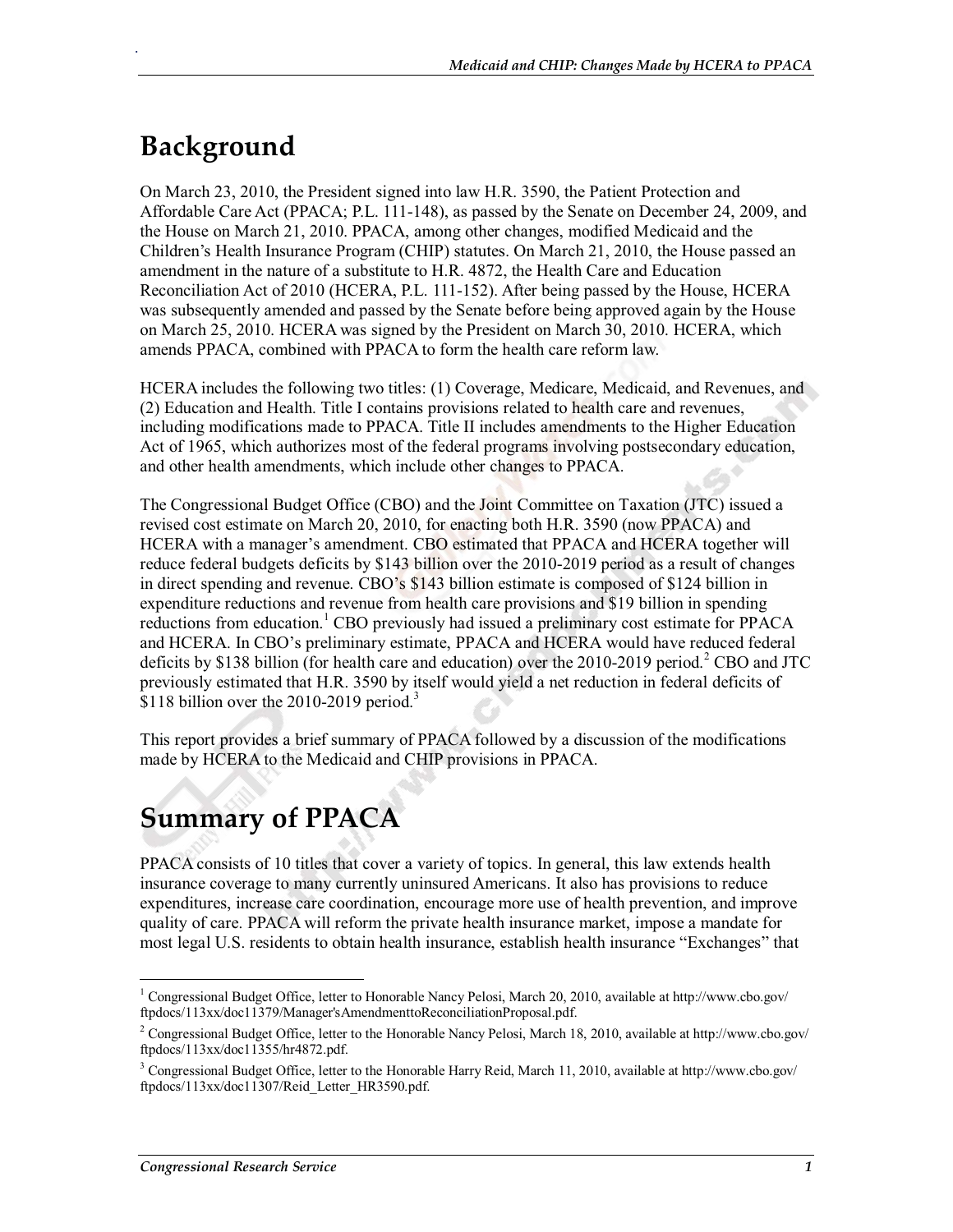will subsidize health insurance coverage for eligible individuals; expand Medicaid eligibility; address healthcare workforce issues; and implement a number of other Medicaid and Medicare program and federal tax code changes. Key Medicaid and CHIP provisions in PPACA are summarized below.

- *Eligibility-related reforms.* PPACA will require states to expand Medicaid to certain individuals who are under age 65 with income up to 133% of the federal poverty level (FPL). This reform not only expands eligibility to a group who is not currently eligible for Medicaid (low income childless adults), but also raises Medicaid's mandatory income eligibility level for certain existing groups from 100% to 133% of the FPL.
- *Maintenance of effort provisions*. PPACA will require states to maintain current Medicaid and CHIP coverage levels—through 2013 for adults and 2019 for children.
- *Outreach and enrollment provisions.* PPACA includes provisions to encourage states to improve outreach, streamline enrollment, and coordinate with the proposed American Health Benefit Exchanges (Exchange).<sup>4</sup>
- *Benefit reforms*. PPACA will add new mandatory and optional benefits to Medicaid. Such mandatory benefits include premium assistance for employersponsored health insurance, coverage of free-standing birth clinics, and tobacco cessation services for pregnant woman. The law also authorizes states to offer new optional benefits such as preventive services for adults, health homes for persons with chronic conditions, and additional options for states to expand home- and community-based services as an alternative to institutional care.
- *Financing reforms*. PPACA introduces measures to reduce the growth of Medicaid expenditures and increases federal matching payments for the eligibility expansions.
- *Cost control reforms*. Some of the PPACA's cost control measures include (1) proposed reductions in Medicaid disproportionate share hospital (DSH) payments, (2) expenditure reductions for prescription drugs, and (3) payment reforms to reduce inappropriate hospital expenditures for health care-acquired conditions.
- *Program integrity reforms.* PPACA creates enforcement and monitoring tools and imposes new data reporting and oversight requirements on states and providers. States will also be required to implement initiatives used by the Medicare program, such as a national correct coding initiative and a recovery audit contract program for their Medicaid programs.
- *Nursing home accountability.* PPACA adds a number of requirements to improve the transparency of information within facilities and chains, as well as provides long-term care (LTC) consumers with information on the quality and performance of nursing homes.

<sup>4</sup> For a description of the Exchange, see CRS Report R40942, *Private Health Insurance Provisions in Senate-Passed H.R. 3590, the Patient Protection and Affordable Care Act* , by Hinda Chaikind et al.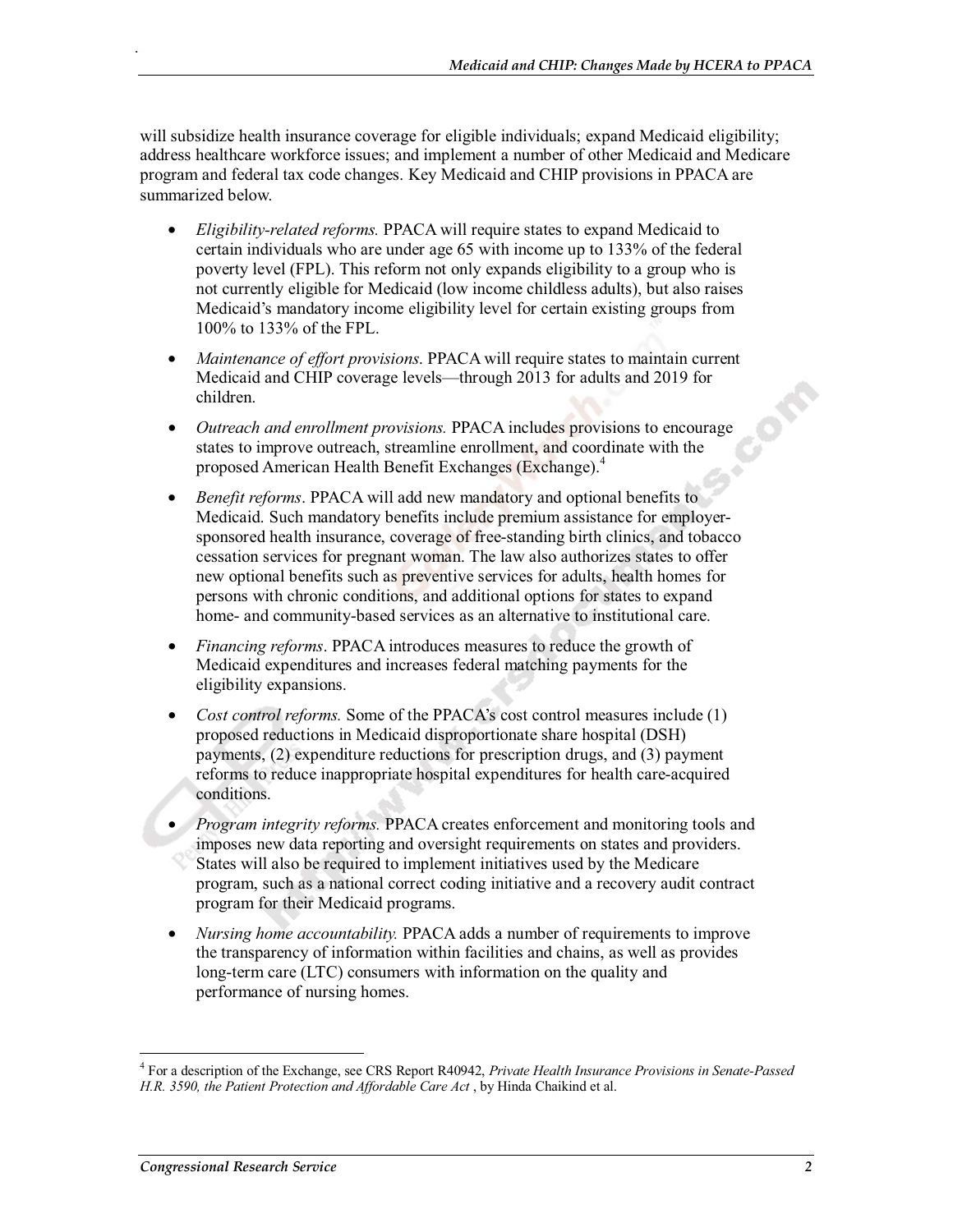- *Demonstrations, pilot programs, and grants.* PPACA will provide the Secretary of the Department of Health and Human Services (the Secretary) and state Medicaid and CHIP programs with opportunities to test models for improving the delivery, quality, and payment of services.
- *CHIP-related provisions.* PPACA requires states to maintain the current CHIP structure through FY2019, but does not provide federal CHIP appropriations beyond FY2013.
- *Miscellaneous Medicaid and CHIP reforms.* PPACA adds several offices within the Centers for Medicare and Medicaid Services (CMS) to better coordinate care across the Medicare and Medicaid/CHIP programs. One of these offices will be dedicated to improving coordination for beneficiaries eligible for both Medicare and Medicaid (dual eligibles). Another will add a Medicare and Medicaid Innovation Center to develop and test new payment and service delivery models to reduce Medicare, Medicaid, and CHIP expenditures, while preserving and enhancing quality of care for beneficiaries.

# **Medicaid and CHIP Modifications to PPACA by HCERA**

The health care-related provisions in Title I of the HCERA modifies selected provisions in PPACA. What follows is a brief discussion of these Medicaid and CHIP-related changes. Each section contains a brief description of existing Medicaid law and related background, an explanation of the provision in PPACA, and a discussion of the changes enacted under HCERA.

### **Federal Funding for the States**

.

To qualify for Medicaid, an individual must meet both categorical (i.e., must be a member of a covered group such as children, pregnant women, families with dependent children, the elderly, or the disabled) and financial eligibility requirements. Generally, Medicaid's financial requirements place limits on the maximum amount of income, and also sometimes, assets, that individuals may possess to participate. Additional guidelines specify how states should calculate these amounts. The specific income and asset limitations that apply to each eligibility group are set through a combination of federal parameters and state definitions. Consequently, these standards vary across states, and different standards apply to different population groups within states. Of the approximately 50 different eligibility "pathways" into Medicaid, some are mandatory while others may be covered at state option.

The federal government's share of Medicaid costs is determined by a formula in statute. This formula, referred to as the federal medical assistance percentage (FMAP), provides higher reimbursement to states with lower per capita income relative to the national average (and vice versa). FMAPs have a statutory minimum of 50% and a maximum of 83%, although some Medicaid services receive a higher federal match rate. In February 2009, with the passage of the American Recovery and Reinvestment Act of 2009 (ARRA, P.L. 111-5), states received temporary enhanced FMAP rates for nine fiscal quarters beginning with the first quarter of FY2009 and running through the first quarter of FY2011 (December 31, 2010).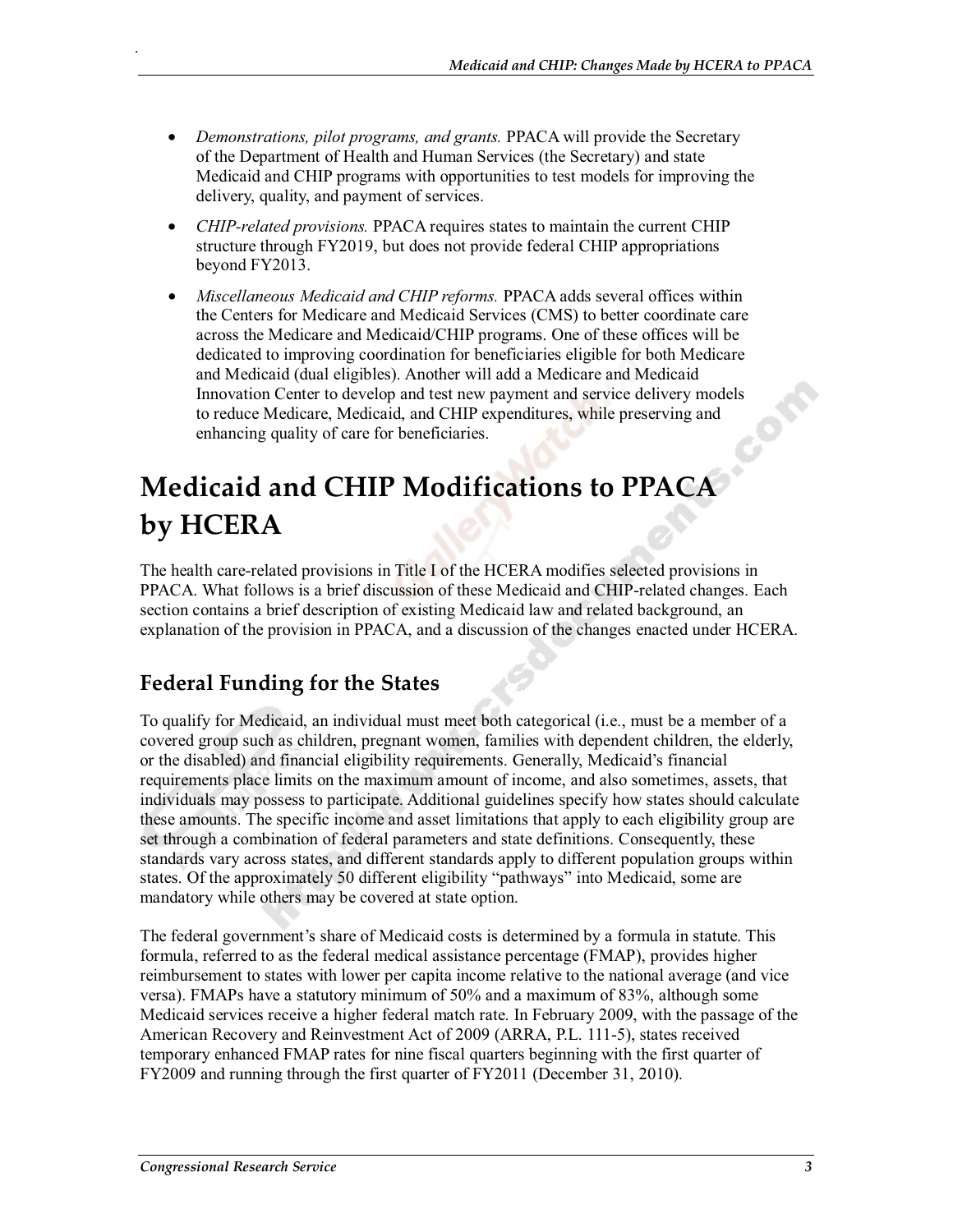Subject to specified requirements, PPACA requires states to make eligible for Medicaid qualifying individuals with income up to 133% of the FPL beginning in 2014, among other mandatory expansions. Under this law, "newly eligible" individuals will be defined as nonelderly, non-pregnant individuals (e.g., childless adults, and certain parents), who are otherwise ineligible for Medicaid under prior law.<sup>5</sup> As a conforming measure, PPACA also will change the mandatory Medicaid income eligibility level for children age 6 to 19 from 100% FPL to 133% FPL (as previously applied to children under age 6). Income eligibility for individuals in the "newly eligible" population, other non-elderly individuals eligible under prior law (subject to certain exceptions), and certain CHIP eligible individuals will be based on modified gross income (MGI), or in the case of families, the household income. "Newly eligible" individuals will receive either benchmark or benchmark-equivalent coverage consistent with the requirements of Section 1937 of the Social Security Act (SSA)—excluding the "newly eligible" who meet the definition of exempted populations under this section, such as blind or disabled persons, and hospice patients, for example.

Under PPACA, states will receive 100% FMAP for the cost of care provided to "newly eligible" populations, from 2014 through 2016. Beginning in 2017, all states except Nebraska will have an FMAP lower than 100% for "newly eligibles'' and will be grouped in the following two categories: (1) expansion states (those that, as of December 1, 2009, had statewide Medicaid coverage<sup>6</sup> for parents and childless adults up to 100% FPL); and (2) non-expansion states. Subject to a ceiling of 95%, for "newly eligible beneficiaries," expansion states will receive a 30.3 percentage point increase over their regular FMAP for 2017, a 31.3 percentage point increase over their regular FMAP for 2018, and a 32.3 percentage point increase for 2019, and thereafter. (See **Table 1** for a summary of these annual federal financial participation rates for new eligibles under PPACA and HCERA.)

Expansion states that do *not* get any additional FMAP (because no individuals qualified as "newly eligible" due to the states' prior Medicaid expansions), and that had not been granted a Secretary-approved diversion of DSH payments toward Medicaid coverage (effective in July 2009) will receive a 2.2 percentage point increase to their regular FMAP for existing Medicaid eligibility groups, between January 1, 2014, and September 30, 2019. Finally, under PPACA, between January 1, 2014, and December 31, 2016, a state can receive a 0.5 percentage point increase to its regular FMAP rate for existing Medicaid eligibility groups if the following two conditions are met: (1) it is a state that did *not* get any additional FMAP (because no individuals qualify as "newly eligible" due to the state's prior Medicaid expansions); and (2) it ranked as the state with the highest percentage of insured individuals in 2008 based on the Current Population Survey (CPS) (i.e., Massachusetts).

HCERA (Sec. 1201-1202) makes the following modifications to the financing portion of the eligibility provisions in PPACA: $^7$ 

 $<sup>5</sup>$  Like the House health reform bill (H.R. 3962), PPACA will not extend Medicaid eligibility to those also eligible for</sup> or enrolled in the Medicare program.

<sup>&</sup>lt;sup>6</sup> To be considered an "expansion state," this Medicaid coverage must include inpatient hospital services and can not be limited to only the following benefits: premium assistance (or Medicaid coverage otherwise dependent on employer coverage or contribution), hospital-only plans, high-deductible health plans or Health Opportunity Accounts.

<sup>&</sup>lt;sup>7</sup> Federal financial participation for some of the benefit-related provisions under PPACA (e.g., Adult Preventive Care) are tied to the FMAP rates states would receive for "newly eligible" populations. Federal financial participation for these provisions would also be impacted by the proposed changes to the FMAP rates for "Newly Eligible" populations under the reconciliation bill.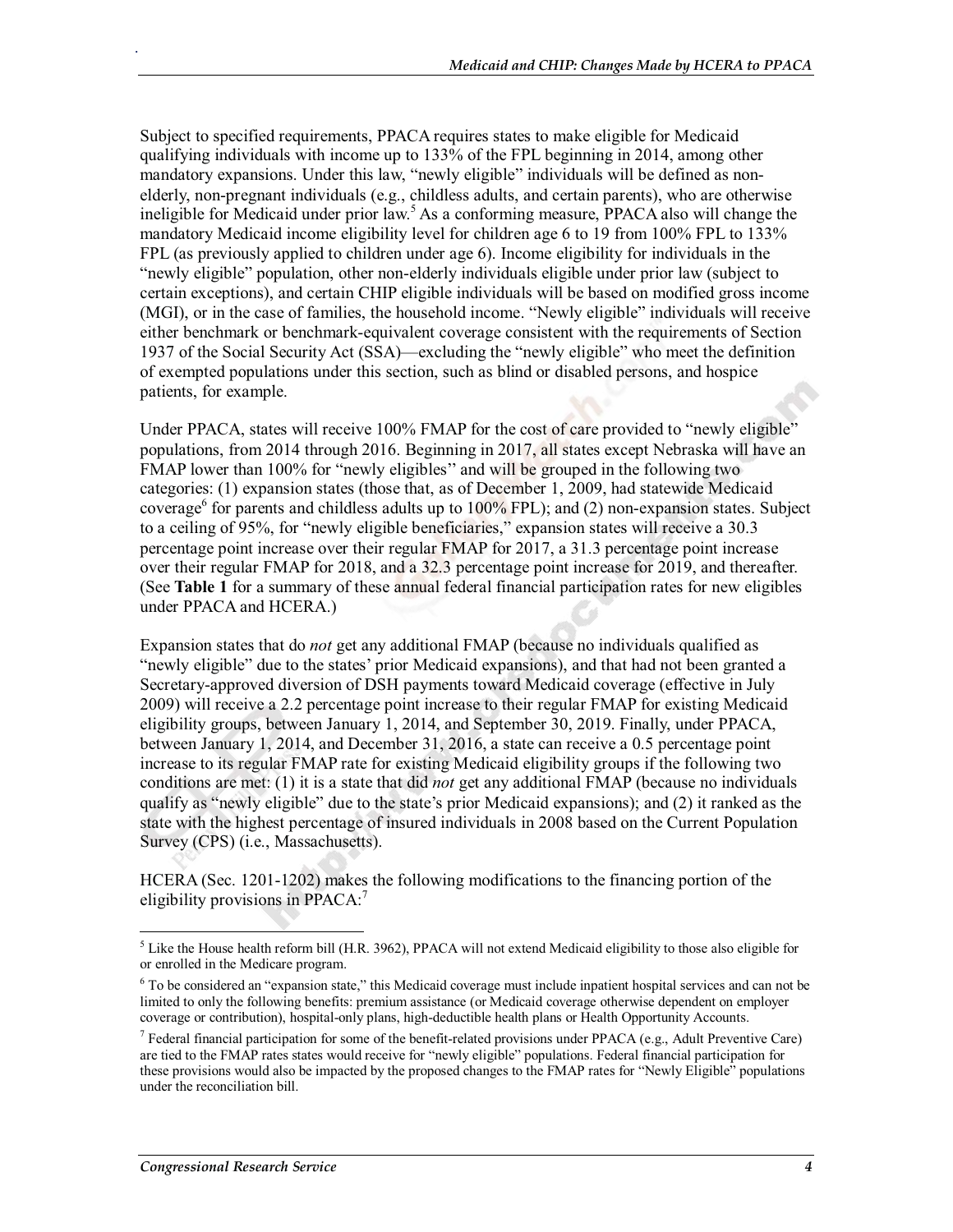- FMAP rates for the cost of care provided to "newly eligible" populations for *all* states (i.e., expansion and non-expansion states) would be equal to 100% in 2014-2016, 95% in 2017, 94% in 2018, 93% in 2019, and 90% in 2020 and beyond (see **Table 1**).
- The provision in PPACA that provides the state of Nebraska with a permanent FMAP rate of 100% for "newly eligibles" was repealed.
- The length of time that specified expansion states would receive a 2.2 percentage point increase to their regular FMAP for existing Medicaid eligibility groups, was shortened from January 1, 2014, through September 30, 2019, to January 1, 2014, through December 31, 2015.
- The Massachusetts-specific 0.5 percentage point increase in FMAP for the period between January 1, 2014, and December 31, 2016 was repealed.
- Expansion states will receive an increase above their regular FMAP rate for the cost of care provided to currently eligible childless adults. The amount of the increase will be a certain percentage (i.e., a transition percentage) $^8$  of the difference between the state's regular FMAP and the FMAP it received for "newly eligibles" (see **Table 1**).

|                                                                         | 2013      | 2014                                                          | 2015                                                 | 2016                                                 | 2017                                                 | 2018                                             | 2019                                       | $2020+$                                    |
|-------------------------------------------------------------------------|-----------|---------------------------------------------------------------|------------------------------------------------------|------------------------------------------------------|------------------------------------------------------|--------------------------------------------------|--------------------------------------------|--------------------------------------------|
| <b>PPACA</b>                                                            |           |                                                               |                                                      |                                                      |                                                      |                                                  |                                            |                                            |
| Expansion<br><b>States</b>                                              | NA.       | 100%                                                          | 100%                                                 | 100%                                                 | <b>FMAP+30.3</b><br>(80.3%-95%)                      | $FMAP+31.3$<br>$(81.3\% - 95\%)$                 | $FMAP+32.3$<br>$(82.3\% - 95\%)$           | $FMAP+32.3$<br>$(82.3\% - 95\%)$           |
| Non-<br>expansion<br>states                                             | <b>NA</b> | 100%                                                          | 100%                                                 | 100%                                                 | <b>FMAP+34.3</b><br>$(84.3\% - 95\%)$                | $FMAP+33.3$<br>$(83.3\% - 95\%)$                 | FMAP+32.3<br>$(82.3\% - 95\%)$             | <b>FMAP+32.3</b><br>$(82.3\% - 95\%)$      |
| Nebraska                                                                | <b>NA</b> | 100%                                                          | 100%                                                 | 100%                                                 | 100%                                                 | 100%                                             | 100%                                       | 100%                                       |
| <b>HCERA</b>                                                            |           |                                                               |                                                      |                                                      |                                                      |                                                  |                                            |                                            |
| All states                                                              | <b>NA</b> | 100%                                                          | 100%                                                 | 100%                                                 | 95%                                                  | 94%                                              | 93%                                        | 90%                                        |
| Previously<br>eligible<br>childless<br>adults in<br>expansion<br>states | <b>NA</b> | FMAP+<br>transition<br>percentage<br>(75%-95%)<br>John Albert | FMAP+<br>transition<br>percentage<br>$(80\% - 92\%)$ | FMAP+<br>transition<br>percentage<br>$(85\% - 94\%)$ | FMAP+<br>transition<br>percentage<br>$(86\% - 92\%)$ | FMAP+<br>transition<br>percentage<br>(90%-92.6%) | FMAP+<br>transition<br>percentage<br>(93%) | FMAP+<br>transition<br>percentage<br>(90%) |

#### **Table 1. FMAP Rates for Required Medicaid Expansions to Newly Eligible Populations Under PPACA and HCERA; FYs 2013-2020**

**Source:** Table prepared by CRS Specialist in Health Care Financing, Chris L. Peterson, based on provisions in PPACA and HCERA.

**Notes:** "NA" means not applicable because the mandatory expansions will not take effect under PPACA or HCERA until 2014. FMAP under PPACA refers to the regular Medicaid matching percentage as typically calculated, with additional percentage points as shown, subject to a 95% cap on the FMAP (not shown). For example, in FY2017 the FMAP rate for costs associated with "newly eligible" individuals in an expansion state

<sup>&</sup>lt;sup>8</sup> The reconciliation bill defines the transition percentage as 50% in 2014, 60% in 2015, 70% in 2016, 80% in 2017, 90% in 2018, and 100% thereafter.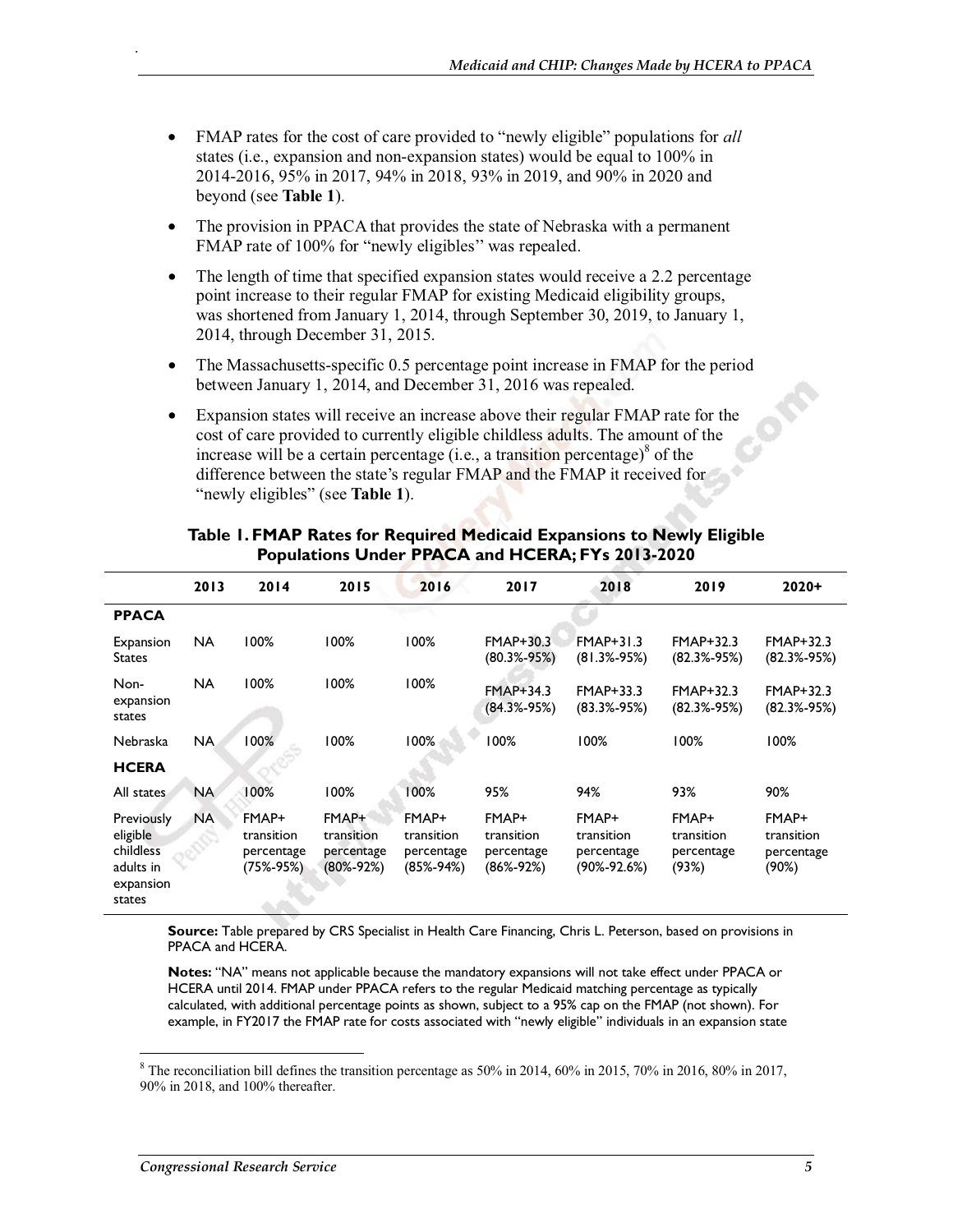with a regular FMAP rate of 54% will be increased by 30.3 percentage points for a new FMAP rate of 84.3%. The FMAP ranges (in parentheses) under PPACA and HCERA represent the potential FMAP rate based on regular FMAPs ranging from the statutory minimum (50%) to 80%. Although the Department of Health and Human Services will make the official determination of which states will be considered "expansion states" under PPACA and the HCERA, existing Medicaid eligibility information suggests that 11 states and the District of Columbia meet this definition including Arizona, Delaware, Hawaii, Maine, Massachusetts, Minnesota, New York, Pennsylvania, Vermont, Washington, and Wisconsin.

#### **Income Definitions**

.

Generally, Medicaid's financial requirements place limits on the maximum amount of income, and also sometimes, assets, that individuals may possess to participate. Additional guidelines specify how states should calculate these amounts. The specific income and asset limitations that apply to each eligibility group are set through a combination of federal parameters and state definitions. Consequently, these standards vary across states, and different standards apply to different population groups within states.

Under PPACA, certain income disregards (i.e., expenses such as child care costs or block of income disregards where a specified portion of family income is not counted), and assets or resource tests will no longer apply when assessing an individual's income to determine financial eligibility for Medicaid. Instead, income eligibility for newly eligible individuals, non-elderly individuals eligible under prior law (subject to certain exceptions), as well as certain CHIP eligible individuals will be based on Modified Gross Income (MGI), or in the case of an individual in a family greater than one, the household income of such family.<sup>9</sup> MGI and household income will also be used to determine applicable premium and cost-sharing amounts under the state plan or waiver. MGI is defined as gross income decreased by trade and business deductions, losses from sale of property, and alimony payments, but including tax-exempt interest and income earned in the territories and by U.S. citizens or residents living abroad. Medicaid enrollees who otherwise would lose coverage because of the change in income-counting will be able to maintain eligibility.

Under HCERA (Sec. 1004), income eligibility for newly eligible individuals, non-elderly individuals eligible under prior law (subject to certain exceptions), as well as certain CHIP eligible individuals will be based on modified adjusted gross income  $(MAGI)$ ,<sup>10</sup> or in the case of an individual in a family greater than one, the household income of such family. MAGI and household income will also be used to determine applicable premium and cost-sharing amounts under the state plan or waiver.

MAGI is defined as the Internal Revenue Code's (IRC's) *Adjusted Gross Income* (AGI), which reflects a number of deductions, including trade and business deductions, losses from sale of property, and alimony payments, increased by tax-exempt interest and income earned by U.S.

<sup>&</sup>lt;sup>9</sup> MGI and household income would also be used for determining the amount of premium credit assistance for the purchase of a qualified health benefits plan under state exchanges, described in Section 1401 of the Senate bill. For more information on MGI and household income see CRS Report R40942, *Private Health Insurance Provisions in Senate-Passed H.R. 3590, the Patient Protection and Affordable Care Act* , by Hinda Chaikind et al.

<sup>&</sup>lt;sup>10</sup> MAGI and household income would also be used for determining the amount of premium credit assistance for the purchase of a qualified health benefits plan under state exchanges, as described in Section 1401 of the Senate bill. For more information on MAGI and household income, see CRS Report R40942, *Private Health Insurance Provisions in*  Senate-Passed H.R. 3590, the Patient Protection and Affordable Care Act, by Hinda Chaikind et al.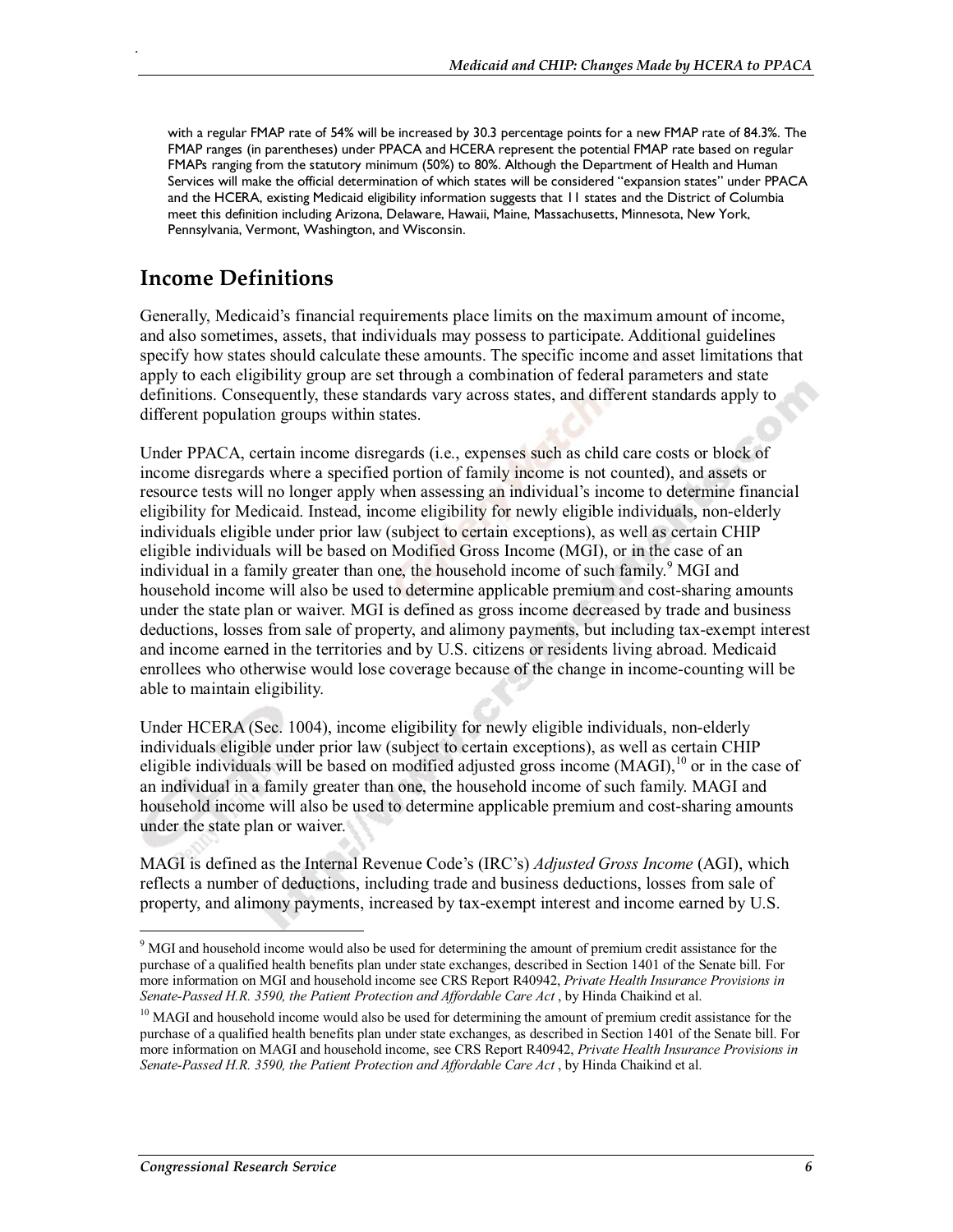citizens or residents living abroad. Although PPACA prohibits any continued use of income disregards under Medicaid once the new income definitions are in place, the reconciliation bill (Sec. 1004(e)) will require states determining individuals' Medicaid eligibility under MAGI to reduce their countable income by a certain amount. That amount will be 5% of the upper income limit for that Medicaid eligibility pathway.

#### **Payments to Primary Care Providers**

.

State Medicaid plans must provide methods and procedures to assure that payments are consistent with efficiency, economy, and quality of care, and are sufficient to enlist enough providers so that care and services are available at least to the extent that such care is available to the general population in the geographic area. Additional requirements regarding payment rates under Medicaid apply to inpatient hospital and long-term care facility services. However, within these guidelines, states have considerable flexibility to set provider reimbursement rates independent of any national baseline or reference.

PPACA did not have a provision addressing payments to primary care providers. However, there was a provision in the Affordable Health Care for America Act (H.R. 3962), the health reform bill passed by the House. HCERA (Sec. 1202) will add similar language to PPACA. States will be required to set Medicaid payments for primary care services (i.e., evaluation and management or E&M services defined by Medicare as of December 31, 2009, and as subsequently modified by the Secretary, and services related to immunization administration for vaccines and toxoids) relative to Medicare payment rates. Primary care services furnished in 2013 and 2014 by a physician with a primary specialty designation of family medicine, general internal medicine, or pediatric medicine will be paid at the Medicare rate for these services or higher (or if greater, the Medicare 2009 payment rate that will be applicable).

With respect to Medicaid managed care, the bill also will require that, in the case of E&M services, these new payment rates will apply, regardless of the manner in which such payments are made, including in the form of capitation or partial capitation (e.g., payments made on a "per member per month" basis, rather than for each specific unit of service delivered).

For services furnished in 2013 and 2014, the federal government will fully finance the portion of primary care service payments by which the new minimum payment rates exceed the state's existing payment rates as of July 1, 2009. That is the federal FMAP percentage for the additional costs born by a state will equal 100%.

### **Disproportionate Share Hospital Payments**

Under Medicaid, states are required to make disproportionate share hospital (DSH) adjustments to the payment rates of hospitals treating large numbers of low-income and Medicaid patients. The DSH provision is intended to recognize the disadvantaged situation of those hospitals. In claiming federal matching dollars, states cannot exceed their state-specific allotment amounts, calculated for each state based on a statutory formula. States must define, in their state Medicaid plans, hospitals that qualify as DSH hospitals and their DSH payment formulas. DSH hospitals must include at least all hospitals meeting minimum criteria and may not include hospitals that have a Medicaid utilization rate below 1%. The DSH payment formula also must meet minimum criteria, and DSH payments for any specific hospital cannot exceed a hospital-specific cap based on the unreimbursed costs of providing hospital services to Medicaid and uninsured patients.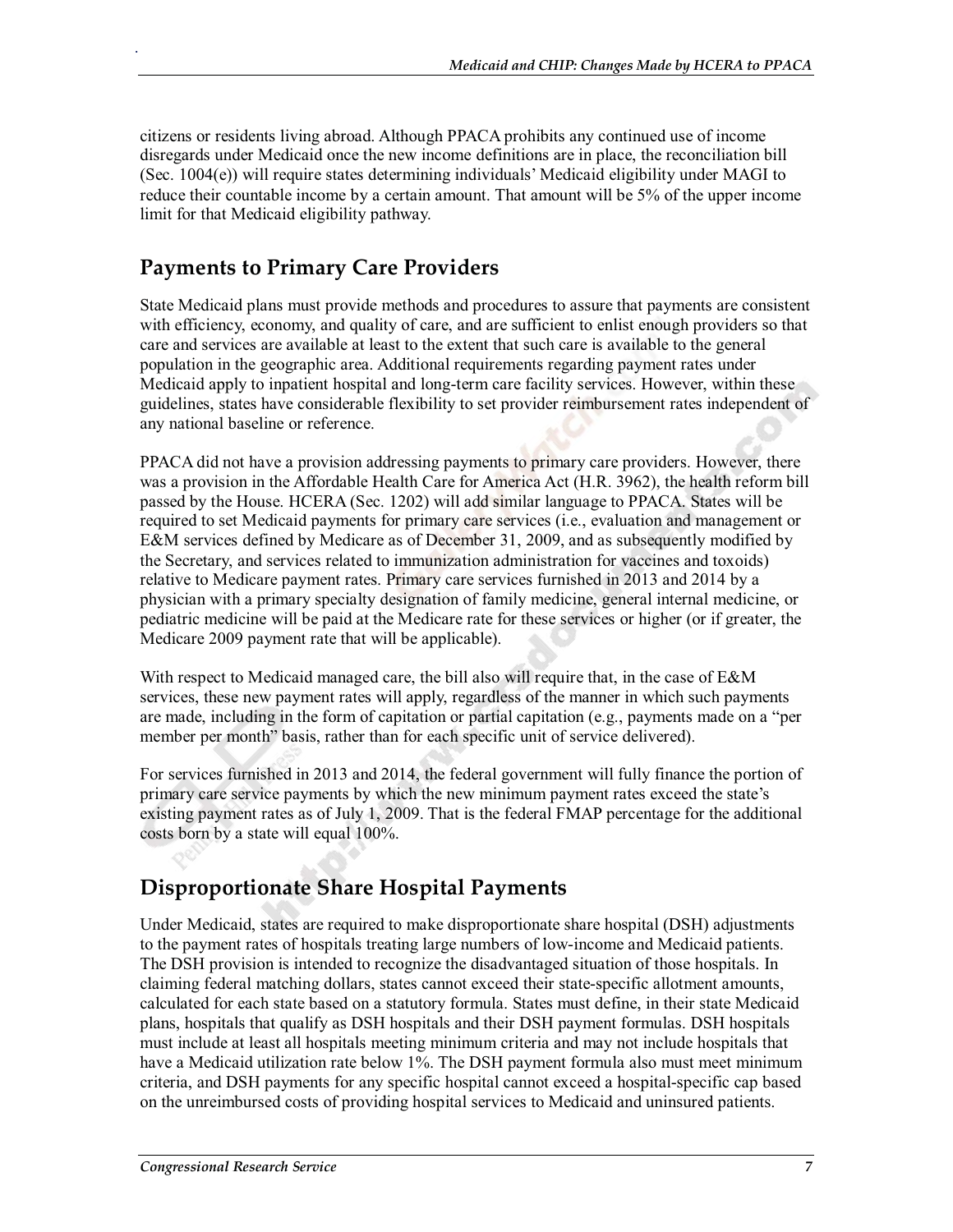In determining federal DSH allotments for states, special rules apply to "low DSH states" (those in which total DSH payments for FY2000 were less than 3% of the state's total Medicaid spending on benefits). For low DSH states for FY2004 through FY2008, the allotment for each of these years was equal to 16% more than the prior year's amount. For years beginning in FY2009, DSH allotments for all states are equal to the prior year amount increased by the change in the consumer price index for all urban consumers (CPI-U). For FY2009, federal DSH allotments across states and the District of Columbia totaled to nearly \$10.6 billion. Provisions under ARRA provided additional temporary DSH funding for states that increases total federal DSH allotments to nearly \$10.9 billion.

PPACA reduces federal DSH allotments to states based on changes (reductions) in state-specific uninsurance rates over time. State DSH allotments will remain intact as under current law until a state uninsurance level is reached. This level will be initially reached the first fiscal year after FY2012 for which a state's uninsured rate, as measured by the Census Bureau's American Community Survey, decreases by at least 45%, compared to an initial baseline uninsured rate for FY2009. Once this level is reached, reductions in DSH allotments will depend on a state's status as a low DSH state and spending patterns in comparison to a benchmark (over or under 99.90% of the state's average DSH allotments) during a base five-year period (FY2004 through FY2008).

These reductions will be 17.5% (over the spending benchmark) or 25% (under the spending benchmark) for low DSH states versus 35% (over the spending benchmark) or 50% (under the spending benchmark) for all other states. For subsequent years, if a state's uninsurance rate decreases further, the state's DSH allotment will be further reduced, again depending on a state's status as a low DSH state and its spending patterns during the base five-year period. In general, these reductions will be equal to the product of the percentage reduction in uncovered individuals and 20% (over the spending benchmark) or 27.5% (under the spending benchmark) for low DSH states versus 40% (over the spending benchmark) or 55% (under the spending benchmark) for all other states.

For FY2013 forward, in no case will a state's DSH allotment be less than 50% of the state's FY2012 allotment, increased by the percentage change in the CPI-U for each previous year occurring before the fiscal year. **Table 2** summarizes the DSH provisions in PPACA.

| <b>Trigger Year of DSH</b><br><b>Allotment Changes</b>                                                 | <b>DSH Allotment Reductions by Type of State</b><br>(Based on Spending Patterns)           |                                                                                           |  |  |
|--------------------------------------------------------------------------------------------------------|--------------------------------------------------------------------------------------------|-------------------------------------------------------------------------------------------|--|--|
| When a state's rate of<br>uninsurance decreases by at least<br>45% compared to its 2009 rate,<br>then: | States with annual DSH spending of<br>>99.90% of average DSH spending for<br>FY2004-FY2008 | States with annual DSH spending<br><= 99.90% of average DSH spending<br>for FY2004-FY2008 |  |  |
| <b>First Fiscal Year After FY2012</b>                                                                  |                                                                                            |                                                                                           |  |  |
| Low DSH States                                                                                         | $(DSH$ Allotment)* $(17.5%)$                                                               | (DSH Allotment)*(25%)                                                                     |  |  |
| <b>All Other States</b>                                                                                | (DSH Allotment)*(35%)                                                                      | (DSH Allotment)*(50%)                                                                     |  |  |
| <b>Subsequent Years</b>                                                                                |                                                                                            |                                                                                           |  |  |
| Low DSH States                                                                                         | (Reduced DSH Allotment) *<br>(% Annual Reduction in<br>Uninsured)*(20%)                    | (Reduced DSH Allotment) * (%<br>Annual Reduction in<br>Uninsured $*(27.5%)$               |  |  |

#### **Table 2. DSH Provisions in P.L. 111-148**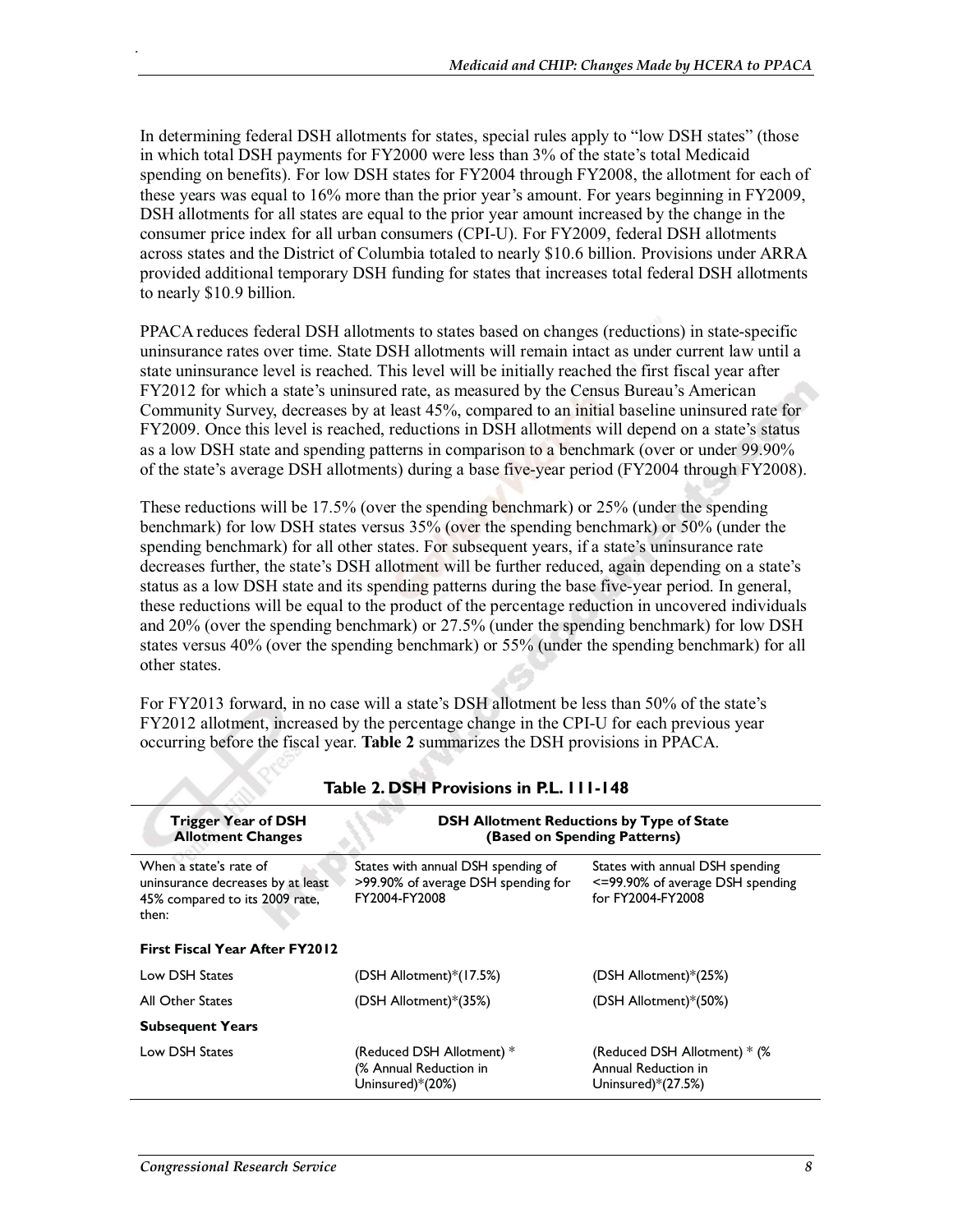| <b>Trigger Year of DSH</b><br><b>Allotment Changes</b> |                                                                         | <b>DSH Allotment Reductions by Type of State</b><br>(Based on Spending Patterns) |  |  |
|--------------------------------------------------------|-------------------------------------------------------------------------|----------------------------------------------------------------------------------|--|--|
| All Other States                                       | (Reduced DSH Allotment) *<br>(% Annual Reduction in<br>Uninsured)*(40%) | (Reduced DSH Allotment) * (%<br>Annual Reduction in<br>Uninsured) $*(55%)$       |  |  |

**Notes:** For FY2013 forward, in no case would a state's DSH allocation be less than 50% of the state's FY2012 DSH allotment (increased by the CPI-U for each previous fiscal year). "\*" means "multiplied by."

Under HCERA, the provision (Sec. 1203) strikes the language in PPACA and requires the Secretary to make aggregate reductions in Medicaid DSH allotments that would equal \$500 million in FY2014, \$600 million in FY2015, \$600 million in FY2016, \$1.8 billion in FY2017, \$5.0 billion in FY2018, \$5.6 billion in FY2019, and \$4.0 billion in FY2020.

To achieve these aggregate reductions, the Secretary will be required to:

(1) impose the largest percentage reduction on states that

.

- have the lowest percentage of uninsured individuals (determined on the basis of data from the Bureau of the Census, audited hospital cost reports, and other information likely to yield accurate data) during the most recent fiscal year with available data, or
- do not target their DSH payments to hospitals with high volumes of Medicaid patients, and hospitals that have high levels of uncompensated care (excluding bad debt);

(2) impose a smaller percentage reduction on low DSH states; and

(3) take into account the extent to which the DSH allotment for a State was included in the budget neutrality calculation for a coverage expansion approved under Section 1115 as of July 31, 2009.

For each fiscal year, these reductions in DSH allotments will be applied on a quarterly basis. For a state with a DSH allotment of \$0 in the second, third and fourth quarters of FY2012, the provision will set that state's DSH allotments at \$47.2 million, and for a state with a DSH allotment of \$0 in FY2013, the provision will set that state's DSH allotment at \$53.1 million.

### **Funding for the Territories**

The federal share for most Medicaid service costs is determined by the FMAP, which is based on a formula that provides higher reimbursement to states with lower per capita income relative to the national average (and vice versa). FMAPs have a statutory minimum of 50% and maximum of 83%. In the territories, the FMAP is typically set at 50%.

Medicaid programs in the five territories (American Samoa, Guam, the Northern Mariana Islands, Puerto Rico, and the Virgin Islands) are subject to annual federal spending caps that are set in statute. The Congress has increased the levels of federal Medicaid funding in the territories in recent years. For FY2008 and subsequent fiscal years, the total annual cap on federal funding for the Medicaid programs in the territories is calculated by increasing the FY2007 ceiling for inflation. The territories also benefited from a temporary 30% increase in their Medicaid spending caps as a result of the FMAP assistance provided under ARRA.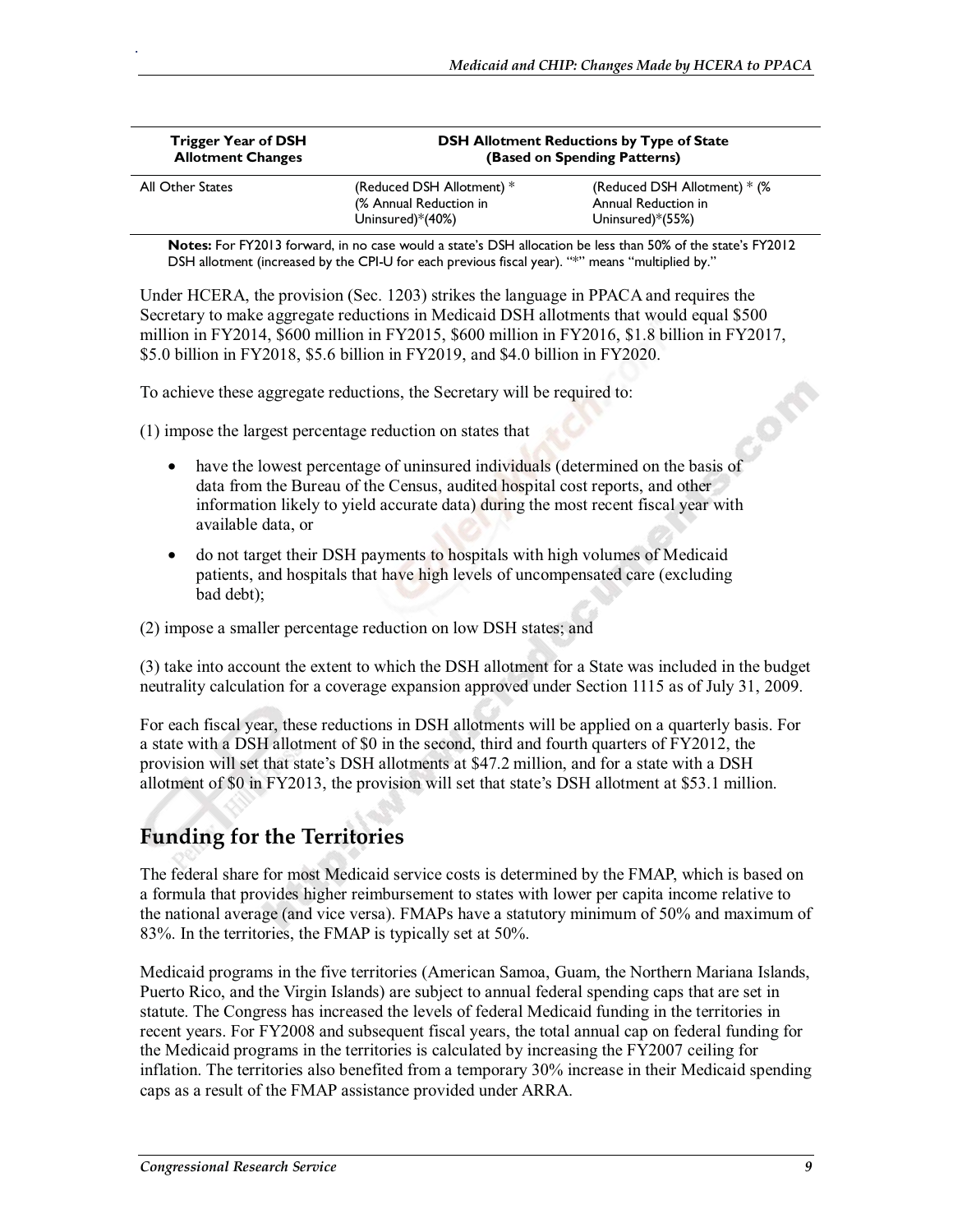The territories also have access to other sources of federal matching funds; for example, they may be eligible for enhanced federal match (90% or 75%) that is available under Medicaid for improvements in data reporting systems. Beginning with FY2009, funds spent on specified administrative activities will not count against the Medicaid caps.

PPACA increases the spending caps for the territories by 30% for the second, third, and fourth quarters of FY2011, and for each full fiscal year thereafter. The law also increases the applicable FMAP by five percentage points—to 55%—beginning January 1, 2011, and for each full fiscal year thereafter. Beginning in fiscal year 2014, payments made to the territories for medical assistance for "newly eligible" individuals will not count towards territories' applicable Medicaid spending caps. In the case of the territories, the provision defines "newly eligible" individuals as non-pregnant childless adults who are eligible under the new Medicaid mandatory eligibility group and whose modified gross income or household income does not exceed the income eligibility level in effect for parents under each such commonwealth or territory's state plan or waiver as of the date of enactment of the bill.

HCERA (Sec. 1204) strikes the Medicaid provisions related to payment of the territories in PPACA, and permits territories to establish an Exchange (in accordance with the Exchangerelated provisions also included in PPACA), not later than October 13, 2013. Out of funds not otherwise appropriated, \$1.0 billion is appropriated for the period between 2014 and 2019 for the purpose of providing premium and cost-sharing assistance to residents of the territory to obtain health insurance coverage through the Exchange. Of this amount, the Secretary is to allocate \$925 million for Puerto Rico, and a portion (as specified by the Secretary) of the remaining \$75 million for any other territory that chooses establish an Exchange. Under this provision, territories are to be treated as states and required to structure their Exchanges in a manner so there is no gap in assistance between individuals eligible for Medicaid and those eligible for premium and costsharing assistance.

Also under HCERA, territories that do *not* elect to establish an Exchange as of the specified date are entitled to an increase in their existing Medicaid funding caps. For the period between July 1, 2011, and September 30, 2019, \$6.3 billion dollars in total additional payments are available for distribution among each territory across each such year in an amount that is proportional to the capped amounts available to the territories under current law. Current law rules regarding funds spent on specified administrative activities will apply, and the provision is effective July 1, 2011.

### **Delay in Community First Choice Option**

A personal care attendant provides assistance with activities of daily living (ADLs) and instrumental activities of daily living (IADLs) to persons with a significant disability. ADLs and IADLs include activities such as eating, bathing and showering, using the toilet, preparing meals, managing money, and shopping for groceries, among others. States have the option to cover personal care services, including personal care attendant services, under a variety of optional state plan benefits.

Under PPACA, states can offer home and community-based attendant services as an optional state plan benefit to Medicaid beneficiaries whose income does not exceed 150% of poverty, or if greater, the income level applicable for an individual who has been determined to require the level-of-care offered in an institution. This provision would be effective beginning October 1, 2010. However, under HCERA (Sec. 1205), this provision becomes effective on October 1, 2011.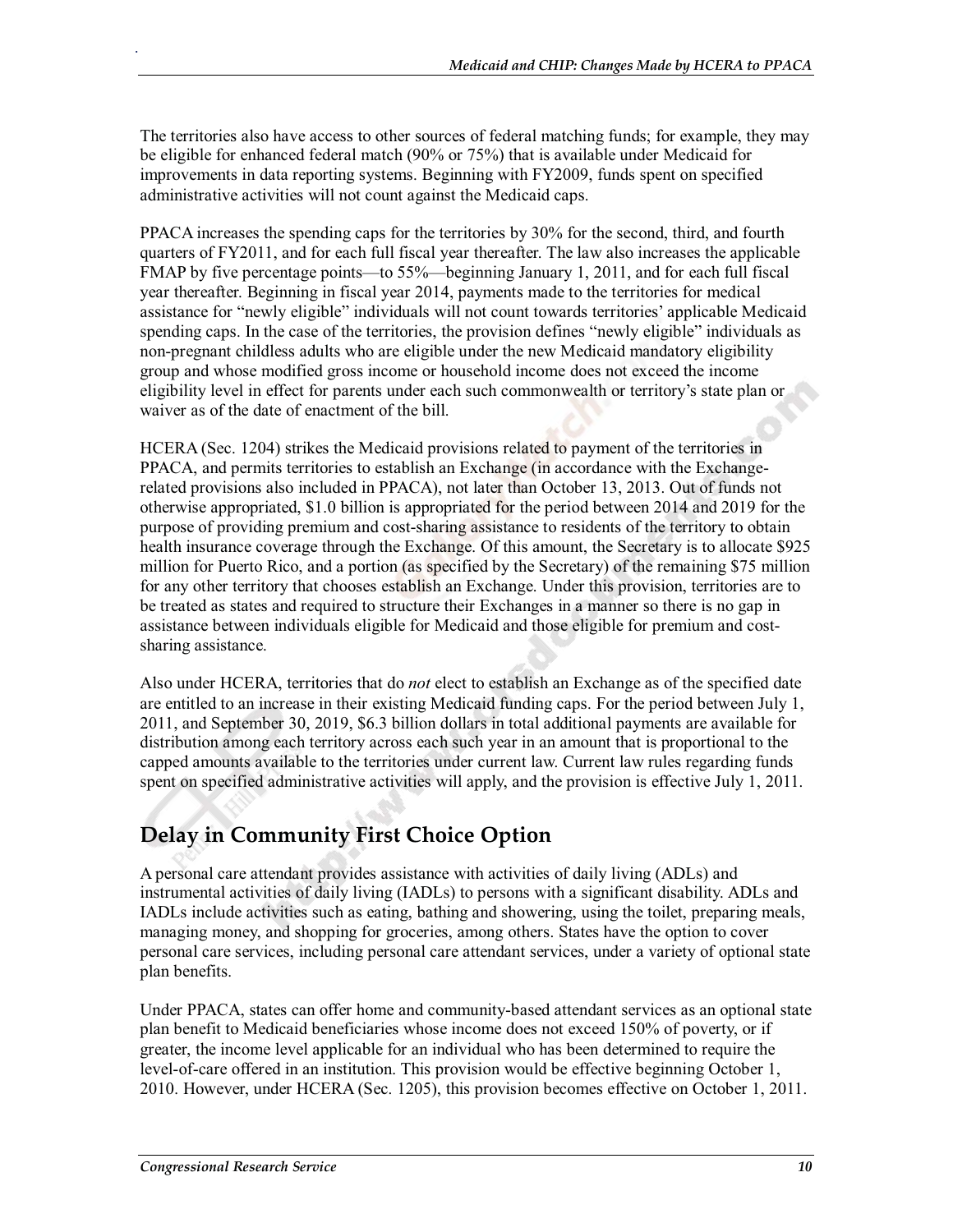#### **Financing: Payment for Prescription Drugs**

.

Outpatient prescription drugs are an optional Medicaid benefit, but all states cover prescription drugs for most beneficiary groups. Medicaid law requires prescription drug manufacturers who wish to sell their products to Medicaid agencies to agree to pay rebates to states for outpatient drugs purchased on behalf of Medicaid beneficiaries. Medicaid differentiates between the following two types of drugs when determining rebates:

- 1. single source innovator drugs (generally, those still under patent) and innovator multiple source drugs (originally marketed under a patent or an original new drug application, but for which there now are therapeutically or pharmaceutically equivalent products); and
- 2. all other, non-innovator, multiple source drugs.

Rebates for drugs still under patent or those once covered by patents have two components: a basic rebate and an additional rebate. Medicaid's basic rebate is determined by the larger of a drug's quarterly Average Manufacturer Price (AMP) compared to the best price for the same period, or a percentage (15.1%) of the drug's quarterly AMP. Drug manufacturers owe an additional rebate on single source innovator drugs (the first drug category mentioned above) when their unit prices for individual products increase faster than inflation.

PPACA requires manufacturers to pay additional rebates to Medicaid for certain new formulations of existing single source or innovator multiple source drugs. For these new drug formulations, referred to as line extensions, drug manufacturers will pay the additional rebate based on a new formula. Similar to the House health reform bill, H.R. 3962, HCERA (Sec. 1206) will limit the definition of line extension drugs to oral solid dosage forms of single source or innovator multiple source drugs.

PPACA also modifies the definition of Average Manufacturer Price (AMP). Among other changes to AMP, this law specifically excludes a wide range of rebates, discounts, price concessions, and service fees extended by manufacturers to wholesalers, retail community pharmacies, and other large volume purchasers. Under the reconciliation bill, the definition of AMP will be further modified to exclude discounts paid by manufacturers to Medicare Part D plans. The effect of excluding the Medicare Part D discounts, as well as other price concessions will be make the calculation of AMP more closely reflect the actual real average cost of outpatient prescription drugs. HCERA did not amend the Medicaid prescription drug provisions.

### **Program Integrity**

Program integrity (PI) initiatives are designed to combat waste, fraud, and abuse. This includes processes directed at reducing improper payments, as well as activities to prevent, detect, investigate, and ultimately prosecute health care fraud and abuse. More specifically, PI ensures that correct payments are made to legitimate providers for appropriate and reasonable services for eligible beneficiaries.

Congress provided additional dedicated funding for Medicaid program integrity activities in the Deficit Reduction Act of 2005 (DRA, P.L. 109-171). Under DRA, among many other changes, Congress established a Medicaid Integrity Program (MIP) that included annual appropriations reaching \$75 million. This MIP funding was to support and enhance state PI efforts by expanding